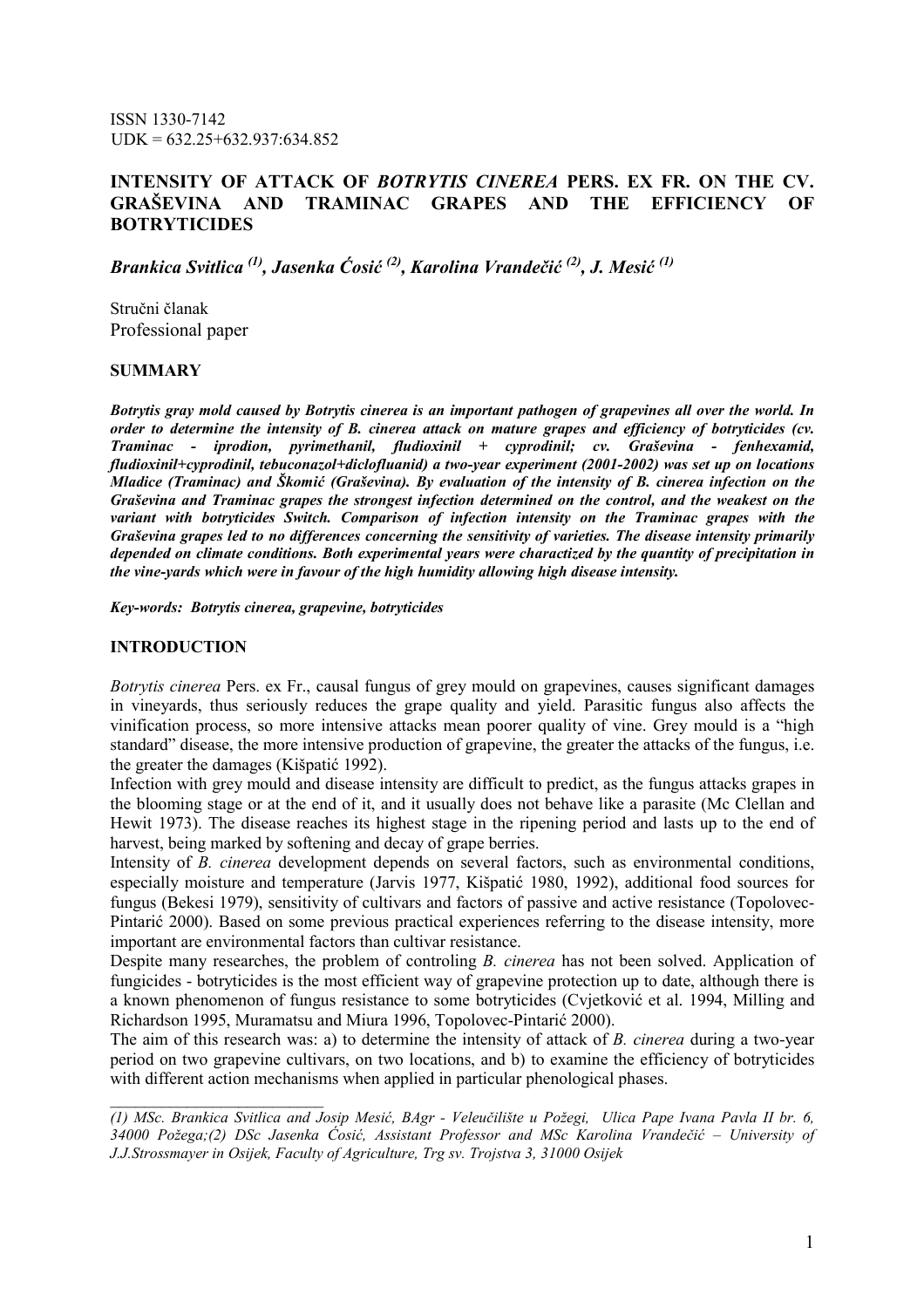### MATERIAL AND METHODS

In order to determine the intensity of B. cinerea attack on mature grapes of cv. Graševina and Traminac, as well as to examine the efficiency of botryticides (Table 1), a two-year experiment (2001- 2002) was set up on two locations, Mladice (Traminac) and Škomić (Graševina).

The experiment was set up in a random block system with four repetitions focused on different objectives (botryticide, intensity of infection, year, cultivar) at the same time.

There were 15 grapevines in a repetition, i.e. 60 grapevines for each treatment.

The botryticides of different action mechanisms were used in the experiment (Leroux 1995, Rosslenbroich et al. 1998) were as follows:

1. respiratory inhibitors - dicofluanid (Euparen) combined with tebuconazol (Folicur)

2. hyphae (mycelium) growth inhibitors - iprodion (Kidan), pyrimethanil (Mythos), fludioxinil + cyprodinil (Switch)

3. a new group whose action is based on the ergosterol biosynthesis inhibition - fenhexamid (Teldor) The control was nontreated. Treatments were carried out according to the phenological method, by using a 10-liter Koplast back sprayer, and applying 1000 l/ha of botryticide solution in all. Intensity of grape infection was evaluated on the EPPO scale (1982), which assigns 0 to healthy bunches and 5 to bunches with more than 50% of infected berries. Mean value of infection intensity was calculated by to Towsend-Heuberger (1943) formula.

#### Table 1. Overview of botryticides and treatment plan during a two-year experiment

Tablica 1. Pregled botriticida i plan tretiranja u dvogodišnjem pokusu

| Botryticide                                 | Conc. $%$<br>Active ingredient |                       |                |        | Phenological phase |        |
|---------------------------------------------|--------------------------------|-----------------------|----------------|--------|--------------------|--------|
| <b>Botriticid</b>                           | Djelatna tvar                  | Konc. $%$             | Fenološke faze |        |                    |        |
|                                             |                                |                       | A              | B      |                    | D      |
| Location (lokacija): Mladice, cv. Traminac  |                                |                       |                |        |                    |        |
| Kidan                                       | iprodion $(25,0\%)$            | 0.30<br>$+$<br>$^{+}$ |                |        | $^{+}$             | $^{+}$ |
| Mythos                                      | pyrimethanil (30,0%)           | 0.25                  | $^{+}$         | $^{+}$ | $^{+}$             | $^{+}$ |
| Switch                                      | fludioxinil $(25,0\%)$ +       | 0.08                  |                | $^{+}$ | $^{+}$             | $^{+}$ |
|                                             | cyprodinil $(37,5%)$           |                       |                |        |                    |        |
| Control ( <i>Kontrola</i> )                 |                                |                       |                |        |                    |        |
| Location (lokacija): Škomići, cv. Graševina |                                |                       |                |        |                    |        |
| Tedor                                       | fenhexamid $(50,0\%)$          | 0.15                  | $+$            | $^{+}$ | $^{+}$             | $^{+}$ |
| Switch                                      | fludioxinil $(25,0\%)$ +       | 0.08                  |                | $^{+}$ | $^{+}$             | $^{+}$ |
|                                             | cyprodinil $(37,5%)$           |                       |                |        |                    |        |
| $Folicur + Euparen$                         | tebuconazol $(25,0\%) +$       | $0.025 +$             |                | $^{+}$ | $^{+}$             | $^{+}$ |
|                                             | diclofluanid $(50,0\%)$        | 0.25                  |                |        |                    |        |
| Control (Kontrola)                          |                                |                       |                |        |                    |        |

Control (Kontrola) - - - - \* A - end of blooming (kraj cvjetanja); B - bunch closing (zatvaranje grozdića); C - veraison (šaranje bobica); D - bunch ripening (zrenje)

Harvest was performed manually per each treatment and repetition on each location. Bunches were sorted by EPPO scale (1982), each value group was weighed and the average grape weight per each experiment, yield per 60 grapevines and yield per hectare were calculated. Results were analyzed by ANOVA and the LSD test.

### Meteorological conditions in 2001 and 2002

Climatic characteristics of the two experiment years were presented in Table 2.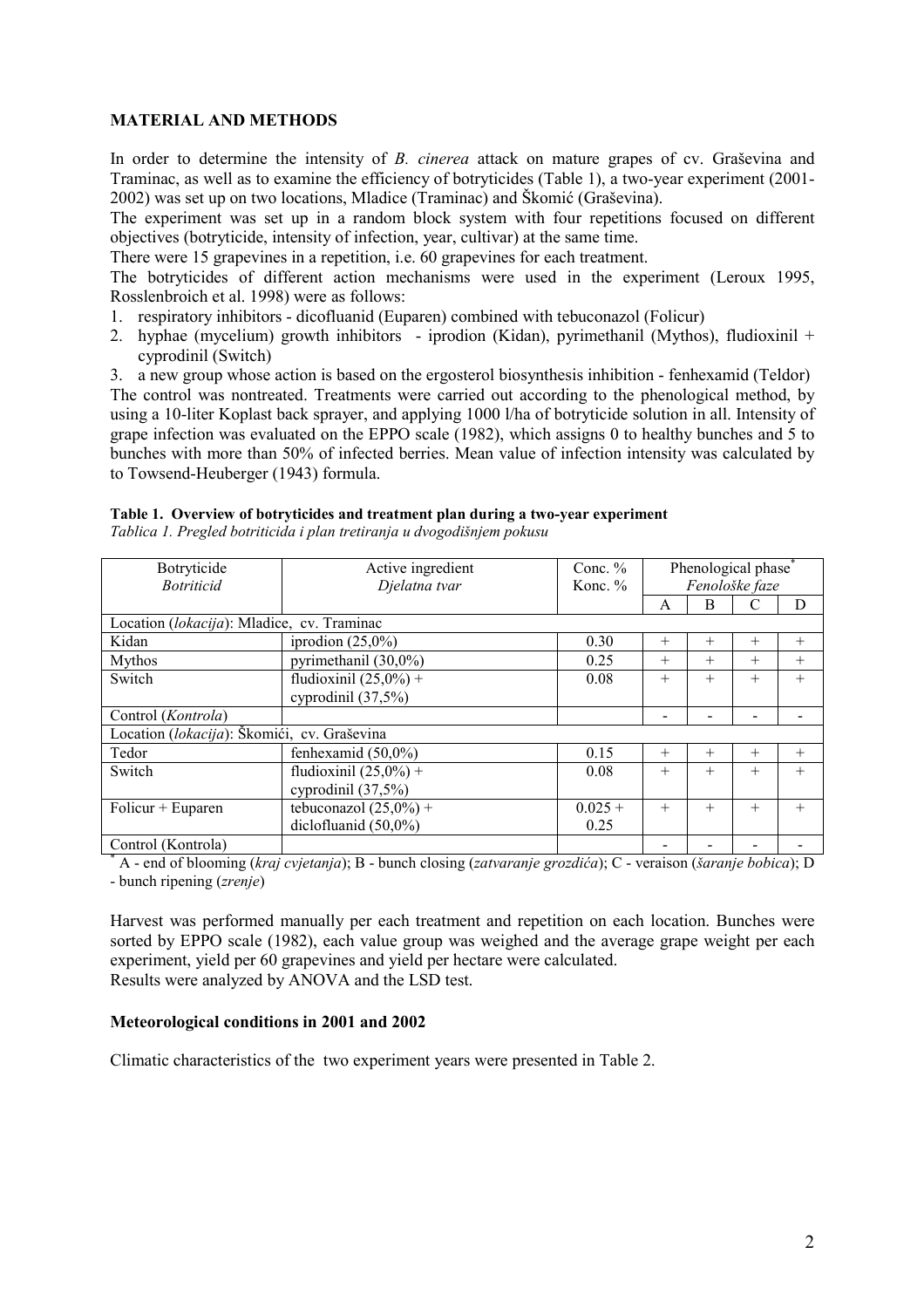#### Table 2. Meteorological data in 2001 and 2002

|                   | 2001        |               | 2002          |               |  |
|-------------------|-------------|---------------|---------------|---------------|--|
| Month             | Temperature | Precipitation | Temperature   | Precipitation |  |
| Mjesec            | Temperatura | Oborine       | Temperatura   | Oborine       |  |
|                   | (°C)        | (mm)          | $\rm ^{(o}C)$ | (mm)          |  |
|                   | 2.2         | 67.2          | 4.2           | 15.5          |  |
| П                 | 4.4         | 6.7           | 10.5          | 60.5          |  |
| Ш                 | 10.1        | 93.0          | 14.5          | 16.4          |  |
| IV                | 10.7        | 48.7          | 15.1          | 117.5         |  |
| V                 | 17.7        | 38.9          | 23.8          | 94.2          |  |
| VI                | 17.6        | 129.5         | 20.1          | 53.1          |  |
| VII               | 21.9        | 48.6          | 22.6          | 81.8          |  |
| VIII              | 22.4        | 75.4          | 19.9          | 94.6          |  |
| IX                | 14.6        | 190.5         | 15.1          | 141.2         |  |
| Χ                 | 13.8        | 21.5          | 12.5          | 66.6          |  |
| XI                | 3.9         | 87.9          | 10.8          | 57.1          |  |
| XII               | $-2.9$      | 34.3          | 2.2           | 19.1          |  |
| Average - prosjek | 11.36       |               | 14.28         |               |  |
| Total - ukupno    |             | 842.2         |               | 817.6         |  |

Tablica 2. Meteorološki podaci za 2001. i 2002. godinu

The data presented in Table 2 prove that both years were humid. There was a total of 842.2 mm of rain in 2001, and 817.6 mm in 2002. In the period of May-October 2001, there was 504.4 mm of rain, compared to 531.5 mm of precipitation in 2002. In September of both years, more intensive precipitation was registered. September is a month of grape ripening and a time of the most intensive disease development. Hot weather with average monthly temperature of 18.0˚C (2001) and 19.0˚C (2002) in the period May-October was in favor of B. cinerea development. In such environmental conditions, development of grey mould was especially intensive on control grapevines.

### RESULTS AND DISCUSSION

Evaluation results of infection intensity of grapes with B. cinerea are given in Tables 3 and 4.

### Table 3. Intensity of infection on cv. Traminac

Tablica 3. Intenzitet zaraze cv. Traminac

| <b>Botrycides</b><br><b>Botriticid</b> | Conc. $(\% )$<br>Konc. $(\%)$ | Intensity of infection $(\%)$<br>Intenzitet zaraze $(\%)$ |                     | Average $(\% )$<br>Prosjek (%) |
|----------------------------------------|-------------------------------|-----------------------------------------------------------|---------------------|--------------------------------|
|                                        |                               | $2001*$                                                   | $2002*$             |                                |
| Kidan                                  | 0.30                          | $25.43^a$                                                 | 18.10°              | 21.27                          |
| <b>Mythos</b>                          | 0.25                          | $19.45^{\circ}$                                           | $17.57^b$           | 18.51                          |
| Switch                                 | 0.08                          | $16.59^{a}$                                               | $6.14^{\circ}$      | 11.36                          |
| Control                                | $\blacksquare$                | 43.94 <sup>b</sup>                                        | $31.16^c$           | 37.77                          |
|                                        |                               | I CD D<br>$-\epsilon$ 0.1                                 | $-10, 10$<br>I CD D |                                |

LSD  $P_{0.01}$ =5.91 LSD  $P_{0.01}$ =10.19

\*values marked with the same letter do not show significant differences (P=0.01) – *vrijednosti označene istim* slovima ne pokazuju značajne razlike  $(P=0.01)$ 

### Table 4. Intensity of infection on cv. Graševina

Tablica 4. Intenzitet zaraze cv. Graševina

| <b>Botryticides</b><br><i>Botriticid</i> | Conc. $(\%)$<br>Konc. $(%)$ | Intensity of infection $(\% )$<br>Intenzitet zaraze $(\%)$ |                 | Average $(\% )$<br>Prosjek (%) |
|------------------------------------------|-----------------------------|------------------------------------------------------------|-----------------|--------------------------------|
|                                          |                             | $2001*$                                                    | $2002*$         |                                |
| Teldor                                   | 0.15                        | $10.45^{\circ}$                                            | $15.25^{\circ}$ | 12.87                          |
| Switch                                   | 0.08                        | $9.76^{\circ}$                                             | $13.93^{\rm a}$ | 11.85                          |
| Folicur+Euparen                          | $0.025 + 0.25$              | $17.30^{b}$                                                | $18.37^{\rm a}$ | 17.84                          |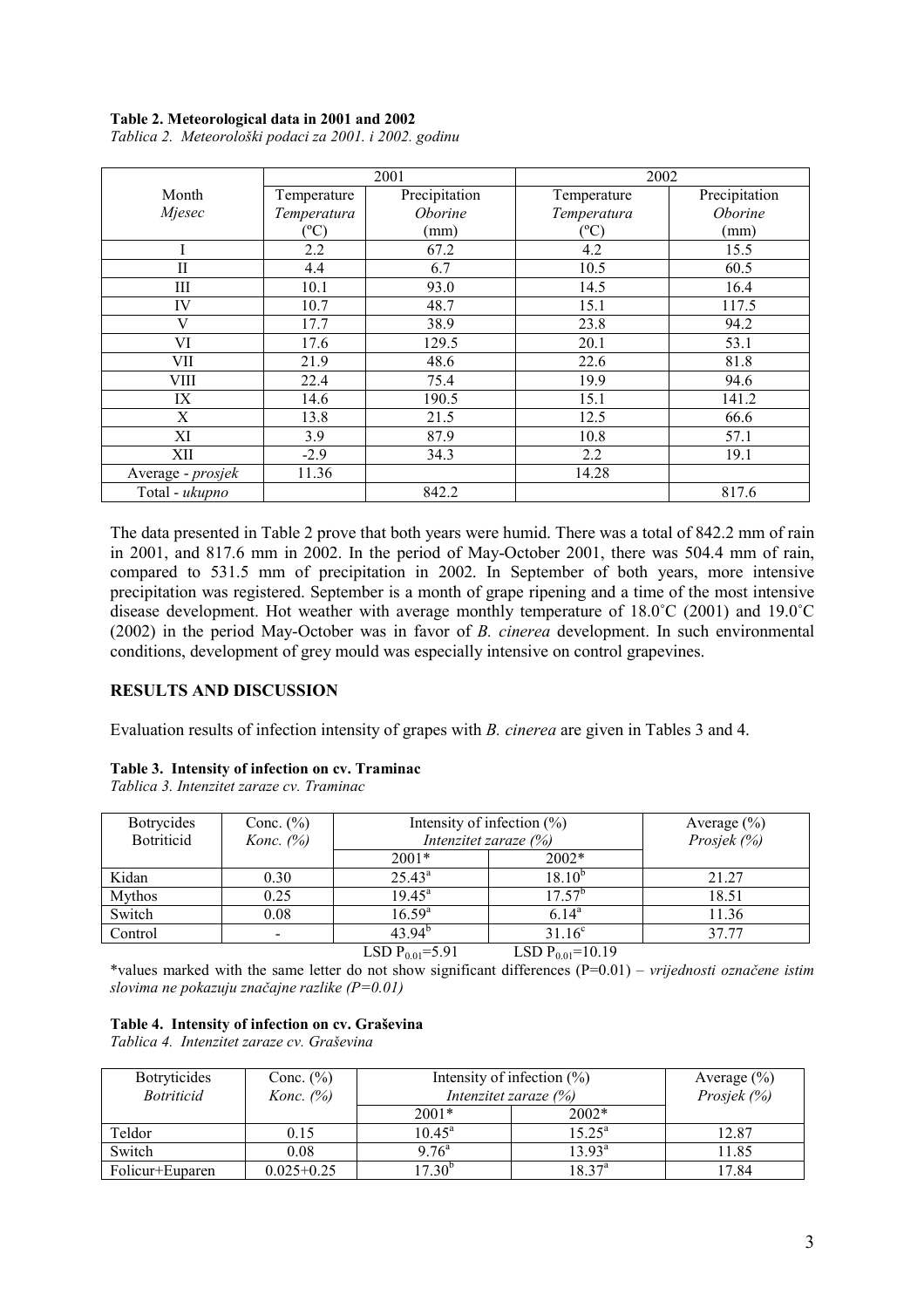| `ontrol<br>. | $\overline{\phantom{a}}$ | $\overline{\phantom{a}}$                                     | 17D<br>$\sim$<br>$\cdot$ .       | $\epsilon$<br>າ ເ<br>Z |
|--------------|--------------------------|--------------------------------------------------------------|----------------------------------|------------------------|
|              |                          | $\sim$<br>$-l$<br>.<br>$0.01$ <sup>-</sup><br>$v.\tau$<br>~~ | $0.01 -$<br>10.01<br>້⊔ບບ<br>. . |                        |

\*values marked with the same letter do not show significant differences (P=0.01) - vrijednosti označene istim slovima ne pokazuju statističke razlike  $(P=0.01)$ 

Based on the infection intensity evaluation of cv. Traminac and Graševina grapes with B. cinerea, statistically significant differences were reported between control and all examined botryticides. However, among botryticides no statistically significant differences were found out. The best results were achieved with Switch on both cultivars in both years. Satisfactory results were also obtained on Mythos and Teldor, and slightly more efficient was Kidan and combination Folicur + Euparen (Table 3 and 4). With respect to the cultivar sensitivity to B. cinerea attack, there were no differences between cv. Traminac and Graševina. In the given conditions on the Mladice and Škomić locations, disease intensity depended primarily on environmental conditions. During both years, precipitation was in support of high relative air moisture, which was in favor of many infections caused intensive decay of ripening bunches.

Weight of bunches and yield per hectare are in accordance with the results of disease intensity evaluation (Table 5 and 6).

### Table 5. Grapevine yield (kg/ha) in 2001 and 2002, cv. Traminac

Tablica 5. Prinos grožđa (kg/ha) u 2001. i 2002., cv. Traminac

| 2001          |                   |                   |                  |        |  |
|---------------|-------------------|-------------------|------------------|--------|--|
|               | No. of grapevines | Average weight of | Yield            | Yield  |  |
|               | Broj čokota       | bunches $(g)$     | (kg/60 bunches)  | (t/ha) |  |
|               |                   | Prosječna težina  | Prinos           | Prinos |  |
|               |                   | grozdova $(g)$    | (kg/60 grozdova) | (t/ha) |  |
| Kidan         | 60                | 65.15             | 46.19            | 3.06   |  |
| Mythos        | 60                | 84.75             | 60.26            | 4.00   |  |
| Switch        | 60                | 80.82             | 61.98            | 4.09   |  |
| Control       | 60                | 53.87             | 48.27            | 3.17   |  |
| 2002          |                   |                   |                  |        |  |
| Kidan         | 60                | 69.37             | 72.35            | 4.80   |  |
| <b>Mythos</b> | 60                | 85.27             | 82.13            | 5.44   |  |
| Switch        | 60                | 82.35             | 83.34            | 5.52   |  |
| Control       | 60                | 57.01             | 60.48            | 4.01   |  |

Table 6. Grapevine yield (kg/ha) in 2001 and 2002, cv. Graševina Tablica 6. Prinos grožña (kg/ha) u 2001. i 2002., cv. Graševina

| 2001            |                   |                   |                  |        |  |
|-----------------|-------------------|-------------------|------------------|--------|--|
|                 | No. of grapevines | Average weight of | Yield            | Yield  |  |
|                 | Broj čokota       | bunches $(g)$     | (kg/60 bunches)  | (t/ha) |  |
|                 |                   | Prosječna težina  | Prinos           | Prinos |  |
|                 |                   | grozdova $(g)$    | (kg/60 grozdova) | (t/ha) |  |
| Teldor          | 60                | 111.64            | 158.86           | 10.52  |  |
| Switch          | 60                | 119.51            | 185.84           | 12.26  |  |
| Folicur+Euparen | 60                | 108.97            | 149.18           | 9.88   |  |
| Control         | 60                | 73.25             | 111.05           | 7.34   |  |
| 2002            |                   |                   |                  |        |  |
| Teldor          | 60                | 90.39             | 97.71            | 6.47   |  |
| Switch          | 60                | 99.33             | 107.67           | 7.10   |  |
| Folicur+Euparen | 60                | 90.33             | 106.95           | 7.06   |  |
| Control         | 60                | 76.21             | 84.97            | 5.60   |  |

Traminac was less fertile than Graševina, regardless the environmental conditions and applied protection measures. All botryticides reduced infection intensity and increased the grape yield.